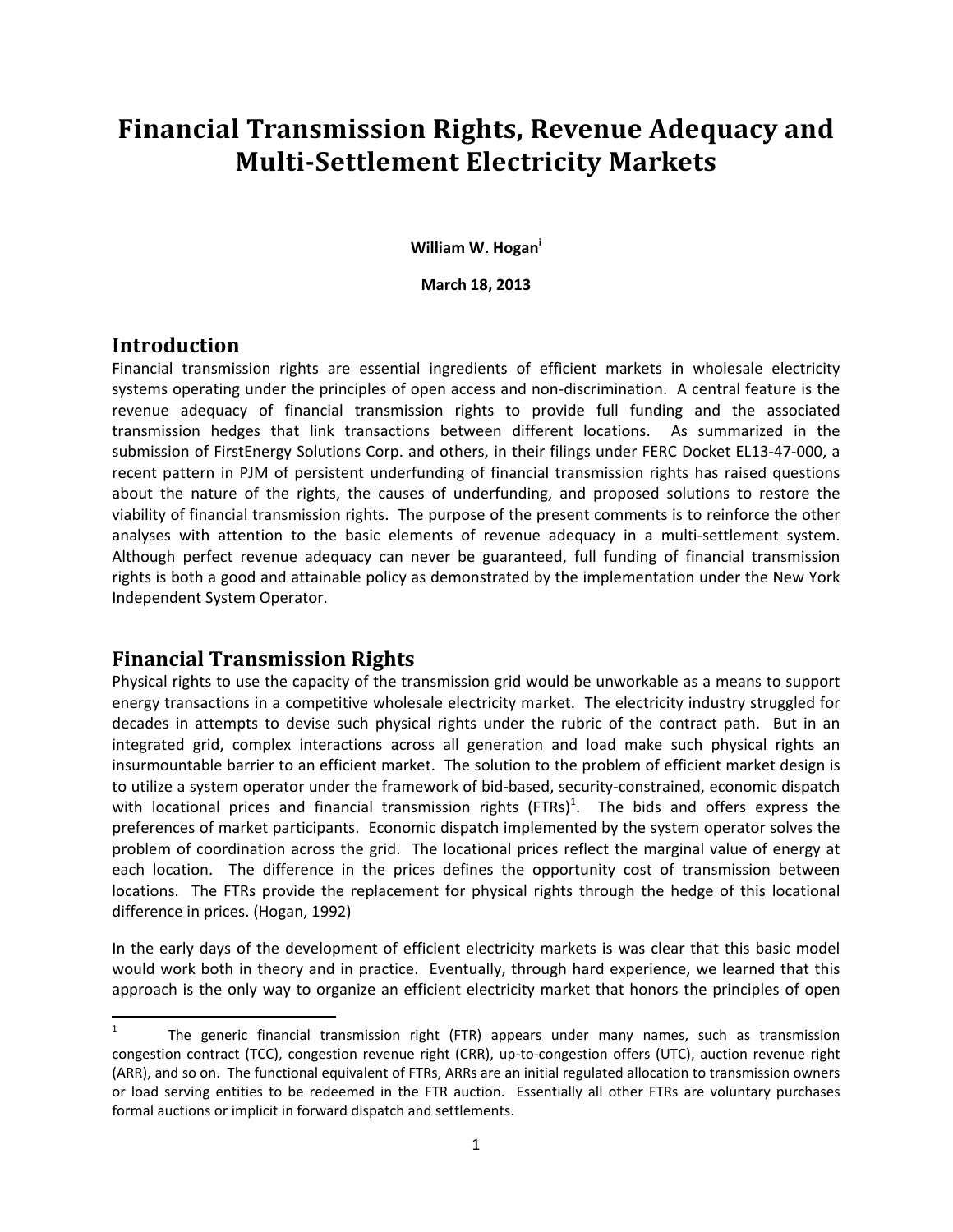access and non‐discrimination. (Hogan, 2002) (Hogan, 2010) This approach is now "the textbook ideal that should be the target for policy makers." (IEA, 2007, p. 16) All the organized markets in the United States adhere to the central elements of this market design.

The FTR is integral to this market design. For the present discussion, ignore losses and focus in the treatment of transmission congestion. When the transmission system is constrained, the locational prices will reflect the difference in congestion costs. A transaction that moves power between two locations will be charged at the difference of the locational prices. This difference can be quite volatile, but charging this cost is essential in maintaining the integrity of the market design. The FTR allows the holder to receive the difference in the locational congestion costs. Hence, if the transactions match, the economic result is the same as having a physical right in that the transaction occurs with no net payment for congestion. In effect, the FTR operates as a perfectly tradable physical right. (Harvey, Hogan, & Pope, 1997)

The advantages of this market design and the role of FTRs have been explained many times and in many places. In the context of the FirstEnergy Solutions filings under FERC Docket EL13‐47‐000, an especially lucid and useful description appears in the affidavit by Robert Stoddard. (Stoddard, 2013) Suffice it to say that FTRs are a necessary part of the market design, and the market design is the only way to achieve the objectives of open access and non‐discrimination for wholesale competitive markets. And the design includes full funding of the FTRs.

## **Revenue Adequacy**

A central feature of the FTR model is the principle of revenue adequacy. The basic definition is that the system is revenue adequate if the revenues collected from the economic dispatch in the form of congestion payments are sufficient to fully fund payments for the FTRs. The general result is that under reasonable conditions, there is a straightforward test that ensures revenue adequacy. If for the given grid configuration, the FTRs would be simultaneously feasible, then no matter what the pattern of actual loads and generation, economic dispatch with locational prices would be revenue adequate. The underlying logic is that the economic dispatch is by definition feasible, and must be at least as valuable as any other feasible solution. In particular, the economic dispatch must be at least as valuable as the FTR implied feasible dispatch, valued at the locational prices. Hence, there must be enough economic surplus value to in effect buy out all the FTRs and reconfigure the pattern of flows according to the economic dispatch. (Harvey et al., 1997)

This revenue adequacy result stands in sharp contrast with the inherent problem of physical rights. The central problem of physical rights was that they could not be guaranteed. A "right" to move power between locations would always be limited by the fact that actual load and generation conditions in real time might preclude the exercise of the right. Hence, it was not possible to award physical rights that ensured that the holder would be able to move the power or capture the economic value. The fully funded FTR does guarantee that the holder will capture the economic value to hedge transactions that either actually move the power, as through a physical right, or provide the power through redispatch as part of the efficient economic solution.

Hence, with the same grid and simultaneous feasibility of the FTRs, the efficient market design provides what is needed for competitive wholesale electricity markets. Even under these idealized conditions, the alternative vision of workable physical rights was a hopeless illusion. Physical rights would not work under the best of conditions. The solution is to provide and fund FTRs.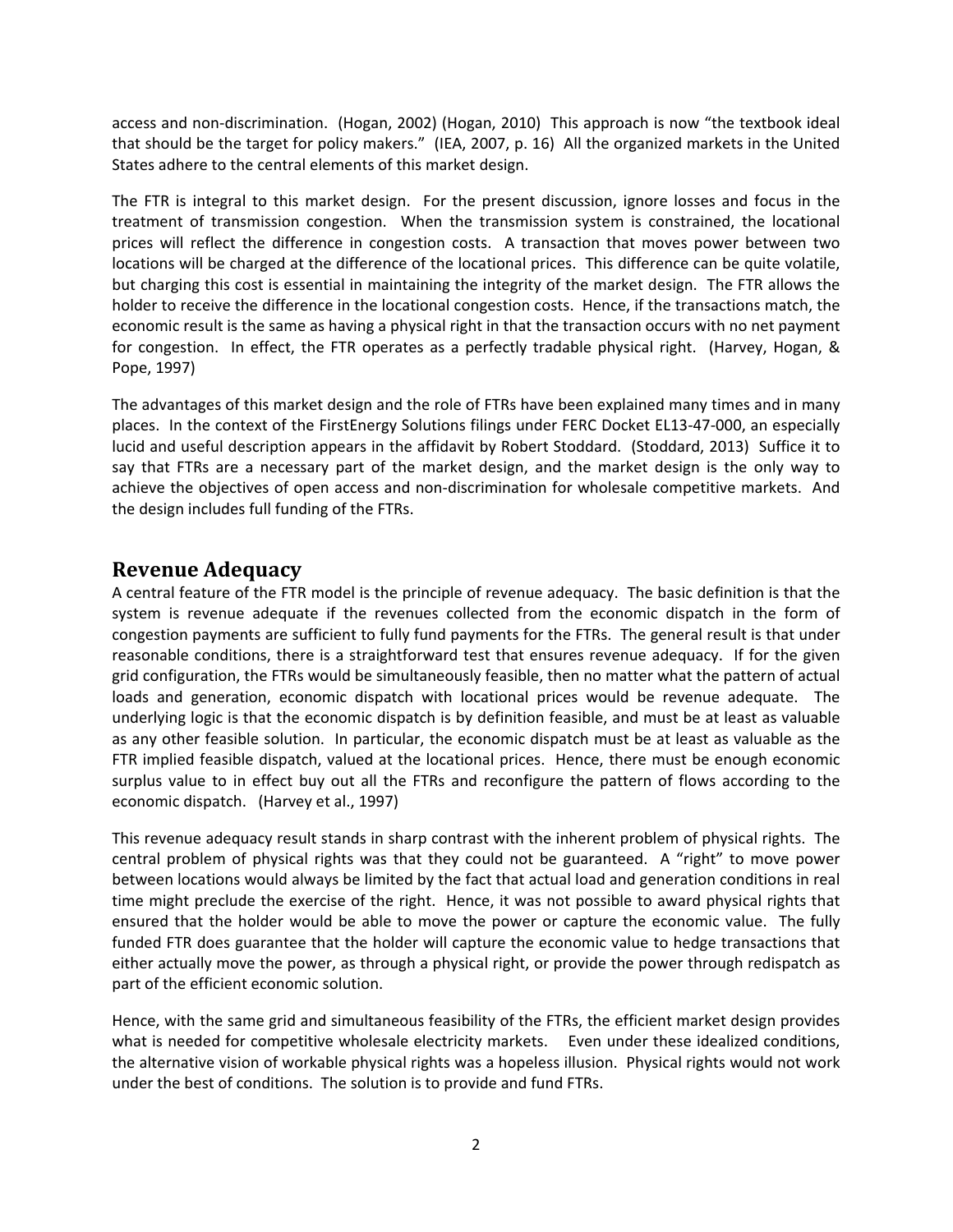Of course, the real conditions are seldom ideal. The revenue adequacy condition may not hold in practice. Since the revenue adequacy result is a theorem, this means that real conditions must violate at least one of the assumptions of the analysis. There are many ways to deviate from the ideal, but the most prominent is the problem of ensuring simultaneous feasibility. In essence, the problem arises when we award FTRs for more capacity on the grid than actually exists at the time of the economic dispatch. It is obvious that this could be a problem, and none would expect otherwise. The difficulty could arise from a number of conditions.

First, the grid changes over time. For example, an unexpected transmission outage for an extended period may mean that FTRs, including ARRs, awarded in good faith are no longer feasible during the period of the outage. The result could be revenue inadequacy resulting from a straightforward reduction in capacity.

A second problem is that the revenue adequacy result applies to a complete system. But actual regional transmission organizations cover only a part of the interconnected grid. The result is that power flows across loops through the RTO from generation outside the region serving load outside the region. If the flows could be charged at the difference in locational prices, there might not be a problem. But charging for loop flow is difficult and controversial. To the extent that loop flow has not been accounted for in the allocation of FTRs, the result in any dispatch could be revenue inadequacy.

A third possible problem would be in treatment of other costs that are not related to FTRs, such as for losses, ancillary services or uplift payments that might get lumped in with congestion costs. These are not congestion costs, and would make it impossible to fully fund FTRs if the costs were included with congestion costs.

Before addressing policy for revenue inadequacy, a separate additional point is to emphasize that the congestion costs, fully funded FTRs and revenue adequacy results apply to a particular economic dispatch. When there is more than one dispatch, and more than one settlement, a little care in the accounting is all that is required.

## **Multi‐Settlement Systems**

The usual discussion of the bid‐based, security‐constrained, economic dispatch with locational prices and financial transmission rights builds on an analysis of the real‐time market. The FTRs are awarded in advance and are longer term rights. The actual dispatch in real-time produces the real power flows and the associated locational prices. All energy transactions settle at these locational prices, and the real‐ time congestion surplus funds the FTRs. This is the single settlement system.

In most organized electricity markets, the model extends to include one or more additional dispatch and settlement events. For the sake of the present discussion, consider the introduction of a day-ahead market. The principles would extend to any additional number of settlements. Again, the FTRs have been awarded in advance and are simultaneously feasible for the grid that will apply in real-time. Furthermore, the description of the day-ahead market includes the grid conditions that will apply in real-time. The bids and offers day-ahead are used to determine an economic dispatch.<sup>2</sup> This day-ahead economic dispatch will include locational prices. These prices would be used to settle the FTRs and the day‐ahead settlement would be revenue adequate.

 2 The day-ahead market may include added complexity to deal with multiple hours, start-up and ramping conditions and so on. These are important in the market but not central to the discussion of revenue adequacy.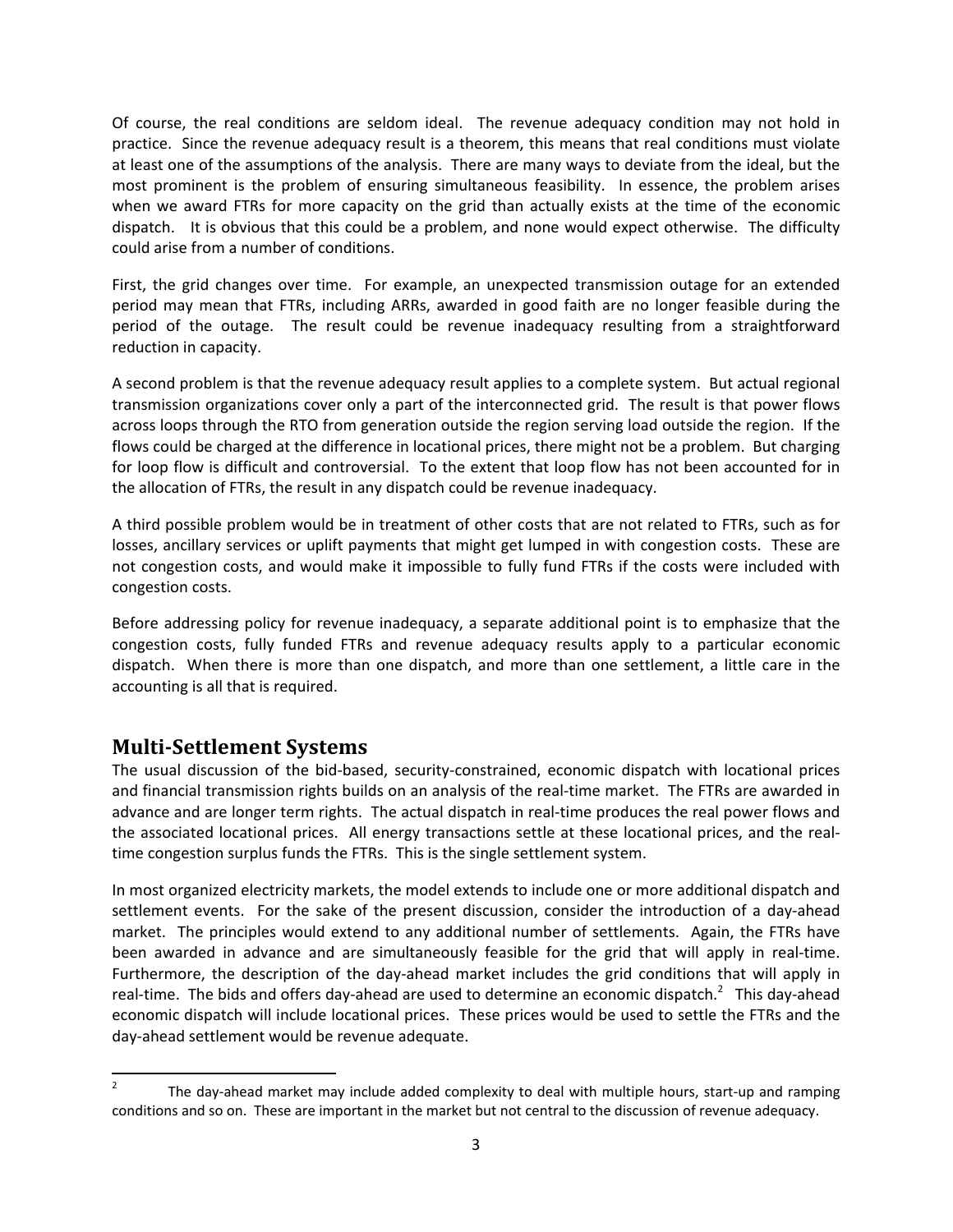In effect, the day‐ahead settlement and economic dispatch purchase all the longer term FTRs and reconfigure the use of the grid to match the resulting day‐ahead schedules. These schedules could be viewed as producing both a pattern of load and dispatch, along with an entirely new set of one‐day FTRs. These day‐ahead schedules and implicit one‐day FTRs would be short‐term financial contracts. In real-time, the relevant bids and offers would be incorporated in the real-time with changed generation and load, but the same grid, to determine a second economic dispatch and real-time prices. The dayahead contracts and the implicit one-day FTRs would settle at the real-time prices. Under our assumptions, the real‐time economic dispatch would be revenue adequate.

This sequence of economic dispatches has a clear accounting discipline. (Harvey et al., 1997, pp. 51‐52) the day-ahead prices determine the day-ahead settlements, including for FTRs. The real-time prices determine the real‐time settlements for the schedules from the day‐ahead economic dispatch. To be sure, expectations about real-time prices will affect day-ahead prices. But there is no mixing in the accounting. If the FTRs would be feasible for the grid configuration in the day-ahead model, then the FTRs can be fully funded and the day-ahead economic dispatch will be revenue adequate. Likewise, if the schedules from the day‐ahead dispatch would be feasible with the real‐time description of the grid, then the real-time economic dispatch would be revenue adequate.

As described in the affidavit prepared by Roy Shanker in conjunction with the FirstEnergy Solutions filing in FERC Docket EL13‐47‐000, the evolution of the rules in PJM did not adhere to this accounting discipline. (Shanker, 2013) There is a degree of mixing and matching of payments in real‐time and those in the day‐ahead. If the effects were small, this might not be much of a problem. But it appears that the effects are anything but small, and it is a problem. The diagnosis of the sources of revenue inadequacy will be important in determining the best way to improve the models and allocations of FTRs and other financial contracts. Apparently, as described by the FirstEnergy Solutions submissions, the recent problem arose in the final real-time settlement. This indicates that the problem may lay in the characterization of the day‐ahead model. Fixing this problem would be recommended, but it might only move the recognition of the infeasibility to the day-ahead market. In turn, the forward auctions for FTRs would have to recognize the reduced capacity, and so on all the way back to the model of the initial allocation of FTRs and the revenues flowing to ARRs. Thus we have the questions of how to untangle the accounting, how to improve the models, and how to treat policy for revenue inadequacy.

#### **Revenue Inadequacy Policy**

The different sources of revenue inadequacy suggest a number of policies to minimize or eliminate the problem. An easy step is to keep the accounting straight in order to identify the location of any revenue inadequacy. As discussed in the Shanker affidavit (Shanker, 2013) an early priority would be to reduce the chance of infeasibilities in longer term FTR allocation and in the day-ahead dispatch. The fundamental principle is to choose each characterization of the transmission grid so that any solution would also be a feasible solution in the subsequent dispatch. Hence, the description of the grid for the day‐ahead market should be as close as possible to the actual grid conditions modeled in real time. Likewise, the description of the grid in any forward FTR allocation or auction should be as close as possible to the description of the grid in the day‐ahead market. These descriptions of the grid should include the actual physical condition of the grid and an estimate of any loop flows or other activities that use grid capacity without paying the opportunity cost of transmission. The sequence of feasibility tests to preserve revenue adequacy in each economic dispatch implies that a policy to utilize a description of the grid at all stages that comes as close as possible to describing transmission that will be available capacity in real time should tend to minimize any revenue inadequacy.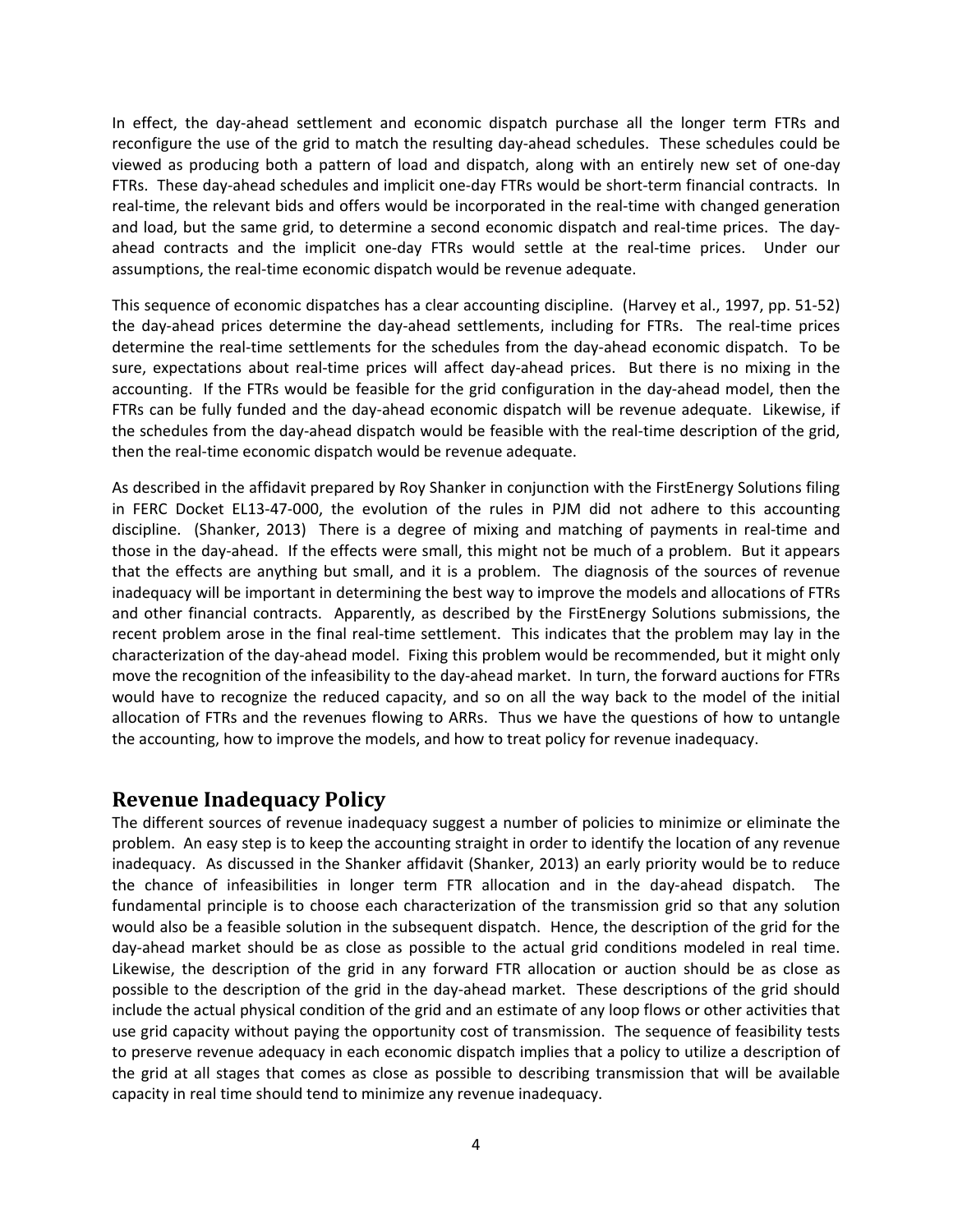A conservative allocation of FTRs to maintain the simultaneous feasibility condition would go a long way to ensure that the economic dispatch is revenue adequate and the FTRs are fully funded. This was the experience in PJM for many years and the problems of underfunding were minimized. Whatever the sources of the current underfunding problem, adherence to the principles of simultaneous feasibility and the required accounting for each separate economic dispatch should help improve the situation.

However, even with a better allocation of FTRs the problem of revenue adequacy could persist at a lower level. This raises the question of how to deal with any revenue inadequacy that remains. The basic principles should be to ensure that the rules do not affect the incentives for efficient economic dispatch, and the efficient solution includes perfect or near perfect funding of the FTRs. The various filings in the FirstEnergy Solutions proceeding suggest a number of options, including adopting the NYISO approach.

In selecting a policy, there should be a distinction between achieving full funding of FTRs and dealing with revenue inadequacy. Revenue adequacy under the simultaneous feasibility test is sufficient to guarantee full funding. But it is possible to maintain full funding even without revenue adequacy. The only question is the policy for where to allocate any funding deficit. Although there are many explicit policy choices available, there is less flexibility in changing the ultimate outcome.

An equilibrium argument implies that a policy of under‐funding FTRs would be anticipated in the bids to acquire FTRs in the first instance. Given the regulatory allocation of ARRs, all subsequent acquisition of FTRs is voluntary, and the volunteers won't pay more than the FTRs are worth. The same principle applies all the way along the chain from real time back to the initial allocation of FTRs and the determination of the revenues to award to the holder of ARRs. In aggregate, therefore, the ARRs can't be worth more than the expected aggregate value of the actual congestion. In choosing between allocating the revenue deficit to holders of FTRs (through underfunding) versus allocating any congestion revenue deficit to holders of ARRs (the transmission owners), the equilibrium net revenues received by ARRs may not change much. The principle difference would be the implications for the efficiency impacts of underfunding FTRs.

As summarized above, there are many efficiency benefits of having fully funded FTRs, to support long‐ term contracts between generation and load, by providing a substitute for the unworkable physical rights model. If FTRs are only a very imperfect hedge because of underfunding, these benefits will not accrue. From the perspective of market design, where the FTR analysis of revenue adequacy is not dealing with market failures that might indicate a need for a general uplift, the dictates of efficient design would point to allocating any congestion revenue deficiency to transmission owners through as beneficiaries of ARRs. In equilibrium, there is no good reason to leave FTRs underfunded.

Under the NYISO protocol, FTRs are fully funded and any revenue adequacy is allocated to the transmission owners that benefit from the sale of auction revenue rights (ARR). These ARRs are an allocation that is based on an attempt to protect and approximate the transmission rights that existed for transmission owners and their loads before inauguration of the competitive market. For all the reasons summarized above for any approach based on physical rights, these ARR allocations can be only an approximation of the physical rights. It is ironic that the physical rights that were declared under the prior regime had the inherent property that they could not be fully guaranteed, in part because the stated rights were not simultaneously feasible, are now protected to seek at least a temporary protection from bearing responsibility for revenue inadequacy. However, in PJM the rule was adopted to modify the initial transmission auctions in order to protect full funding of the ARRs. This policy contributed inevitably to a revenue adequacy problem by awarding more transmission rights than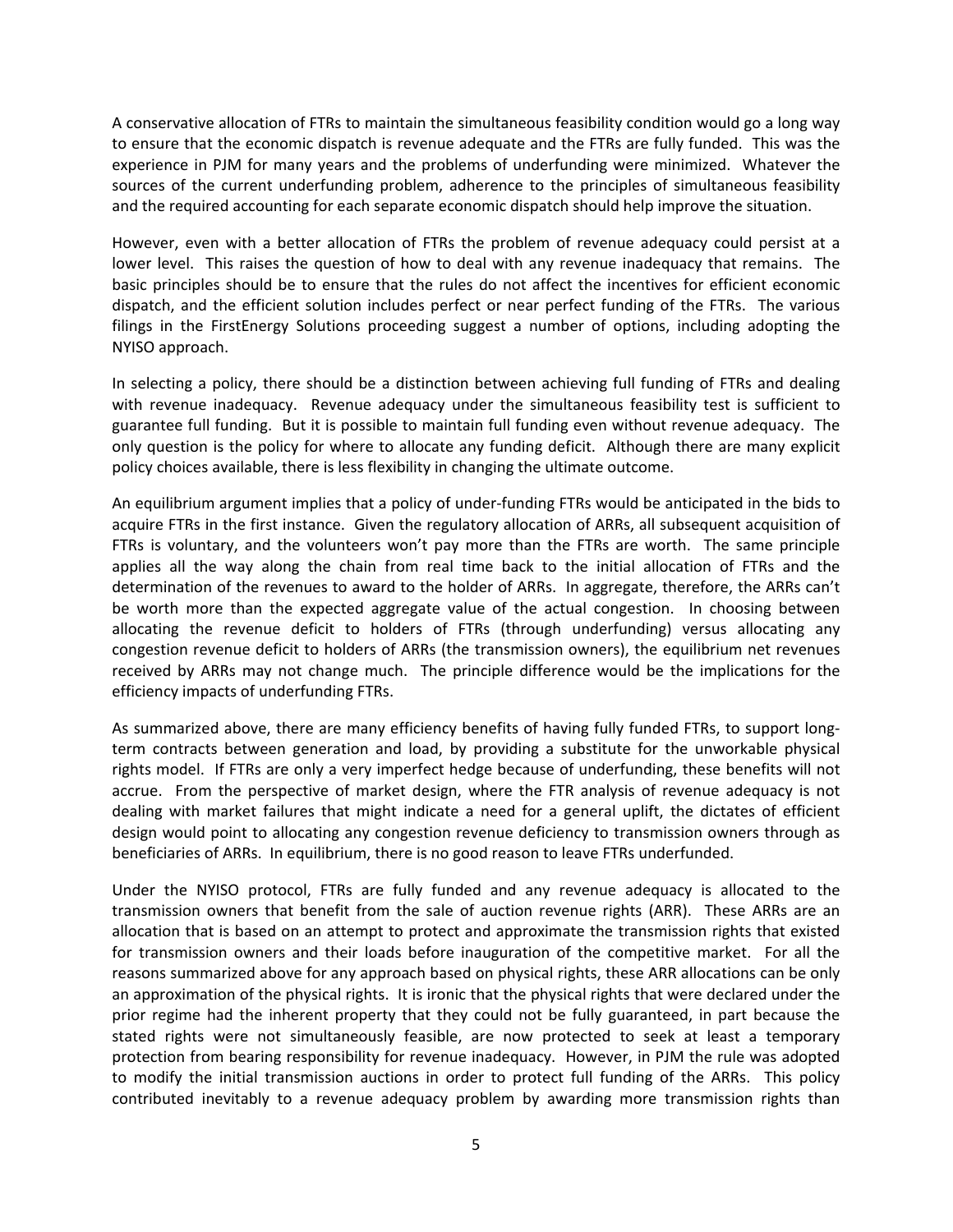allowed under the simultaneous feasibility test. And as suggested above, this policy is counterproductive in the long run because it dilutes the efficiency benefits of FTRs without providing any equilibrium increase in the revenues for ARRs.

An alternative approach, equivalent to the NYISO procedure, would be to recognize that the initial allocation of ARRs was not simultaneously feasible and impose any revenue deficiencies in the FTR allocation on the transmission owners, the holders of the ARRs<sup>3</sup>. Hence, the initial allocation of ARRs would be as good as possible in approximating the unworkable and incomplete physical rights. The subsequent auction of FTRs would utilize the best approximation available of the anticipated grid conditions. This would make the FTR allocations simultaneously feasible. The FTRs would be fully funded. Any revenue deficiency in the initial auction would be allocated to the transmission owners, who were the beneficiaries of the ARRs. Similarly, any subsequent economic dispatch would fully fund all the resulting schedules and rights, and any revenue deficiency would be allocated to the transmission owners. In the end, the transmission owners would be responsible for the total revenue deficiency arising from the difference in the capacity of the actual grid in real time and the assumed grid in the initial FTR auction. This approach would provide a source of incentive to both maintain the grid capacity and improve the forecast of the grid conditions. It would also ensure that the transmission owners were not, in effect, selling transmission capacity in excess of the actual capacity of the grid. And most importantly, the NYISO approach would guarantee full funding of FTRs in support of the efficient wholesale market design.

#### **Summary**

Fully funded financial transmission rights provide the substitute for unworkable physical transmission rights. If the set of financial transmission rights would be simultaneously feasible under the grid configuration for an economic dispatch, then the congestion payments at locational prices would be sufficient to fund the FTRs. This revenue adequacy condition applies separately to each economic dispatch in a multi‐settlement system. A good policy is to do as well as possible in modeling the physical grid capacity and awarding FTRs that are likely to be simultaneously feasible in all subsequent dispatches. In the presence of any remaining revenue adequacy, the declaratory policy should be to maintain full funding of FTRs and assign any revenue inadequacy to the beneficiaries of the allocated auction revenue rights, chiefly the transmission owners. In long run equilibrium this policy should not significantly affect the net revenues flowing to the transmission owners, but it should provide the many efficiency benefits that can only be obtained through fully funded financial transmission rights.

<sup>&</sup>lt;sup>3</sup> In markets such as PJM where ARRs are assigned to load serving entities, this approach could still apply but would without the incentives for improved grid maintenance and accurate forecasts of outages.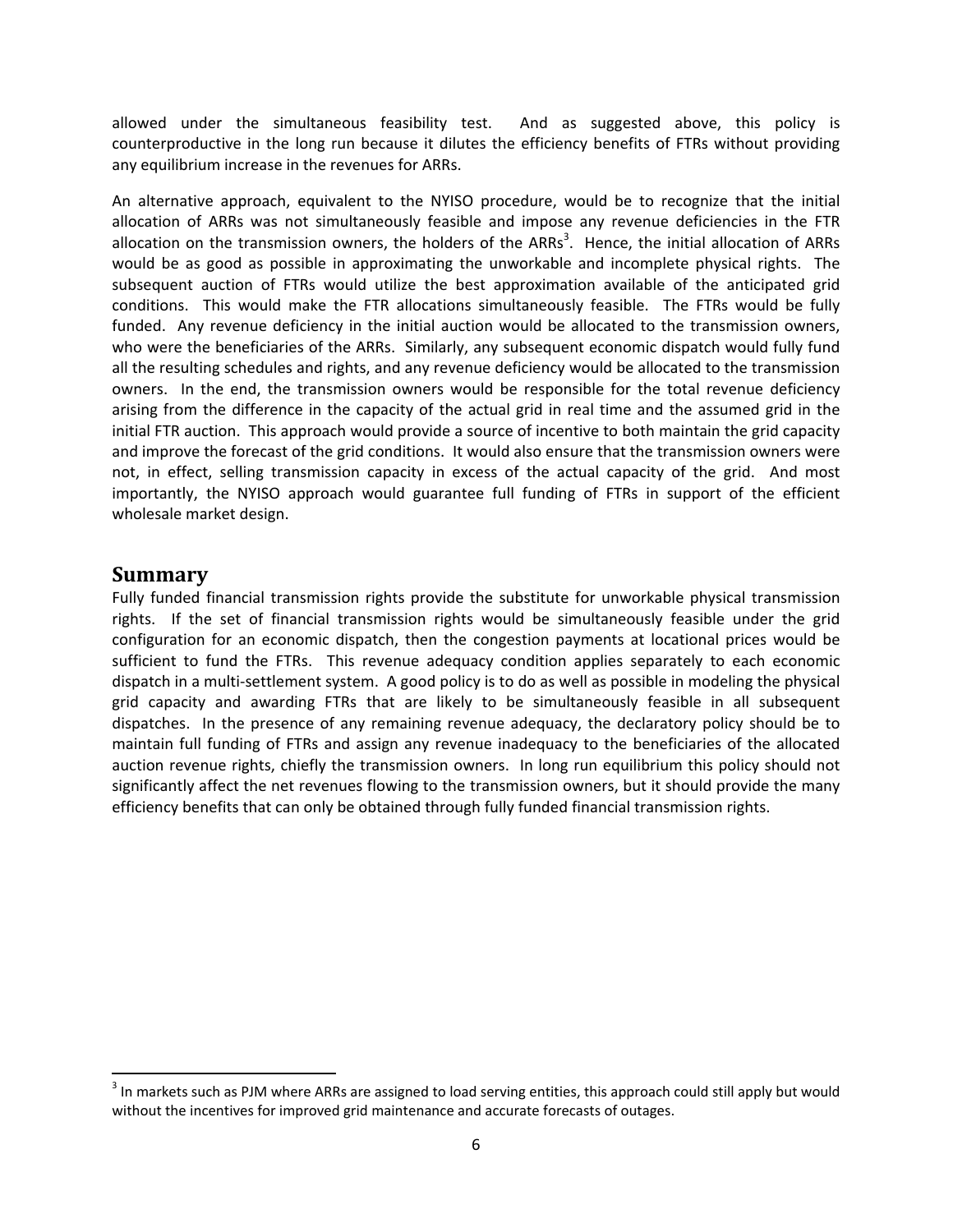#### **Endnote**

<sup>i</sup> William W. Hogan is the Raymond Plank Professor of Global Energy Policy, John F. Kennedy School of Government, Harvard University. This paper draws on research for the Harvard Electricity Policy Group and for the Harvard‐Japan Project on Energy and the Environment. The author is or has been a consultant on electric market reform and transmission issues for Allegheny Electric Global Market, American Electric Power, American National Power, Aquila, Atlantic Wind Connection, Australian Gas Light Company, Avista Corporation, Avista Utilities, Avista Energy, Barclays Bank PLC, Brazil Power Exchange Administrator (ASMAE), British National Grid Company, California Independent Energy Producers Association, California Independent System Operator, California Suppliers Group, Calpine Corporation, CAM Energy, Canadian Imperial Bank of Commerce, Centerpoint Energy, Central Maine Power Company, Chubu Electric Power Company, Citigroup, City Power Marketing LLC, Cobalt Capital Management LLC, Comision Reguladora De Energia (CRE, Mexico), Commonwealth Edison Company, COMPETE Coalition, Conectiv, Constellation Energy, Constellation Energy Commodities Group, Constellation Power Source, Coral Power, Credit First Suisse Boston, DC Energy, Detroit Edison Company, Deutsche Bank, Deutsche Bank Energy Trading LLC, Duquesne Light Company, Dyon LLC, Dynegy, Edison Electric Institute, Edison Mission Energy, Electricity Corporation of New Zealand, Electric Power Supply Association, El Paso Electric, Exelon, Financial Marketers Coalition, FTI Consulting, GenOn Energy, GPU Inc. (and the Supporting Companies of PJM), GPU PowerNet Pty Ltd., GDF SUEZ Energy Resources NA, Great Bay Energy LLC, GWF Energy, Independent Energy Producers Assn, ISO New England, Koch Energy Trading, Inc., JP Morgan, LECG LLC, Luz del Sur, Maine Public Advocate, Maine Public Utilities Commission, Merrill Lynch, Midwest ISO, Mirant Corporation, MIT Grid Study, Monterey Enterprises LLC, MPS Merchant Services, Inc. (f/k/a Aquila Power Corporation), JP Morgan Ventures Energy Corp., Morgan Stanley Capital Group, National Independent Energy Producers, New England Power Company, New York Independent System Operator, New York Power Pool, New York Utilities Collaborative, Niagara Mohawk Corporation, NRG Energy, Inc., Ontario Attorney General, Ontario IMO, Ontario Ministries of Energy and Infrastructure, Pepco, Pinpoint Power, PJM Office of Interconnection, PJM Power Provider (P3) Group, Powerex Corp., PPL Corporation, PPL Montana LLC, PPL EnergyPlus LLC, Public Service Company of Colorado, Public Service Electric & Gas Company, Public Service New Mexico, PSEG Companies, Red Wolf Energy Trading, Reliant Energy, Rhode Island Public Utilities Commission, San Diego Gas & Electric Company, Sempra Energy, SESCO LLC, Shell Energy North America (U.S.) L.P., SPP, Texas Genco, Texas Utilities Co, Twin Cities Power LLC, Tokyo Electric Power Company, Toronto Dominion Bank, Transalta, TransAlta Energy Marketing (California), TransAlta Energy Marketing (U.S.) Inc., Transcanada, TransCanada Energy LTD., TransÉnergie, Transpower of New Zealand, Tucson Electric Power, Westbrook Power, Western Power Trading Forum, Williams Energy Group, Wisconsin Electric Power Company, and XO Energy. The views presented here are not necessarily attributable to any of those mentioned, and any remaining errors are solely the responsibility of the author. (Related papers can be found on the web at www.whogan.com ).